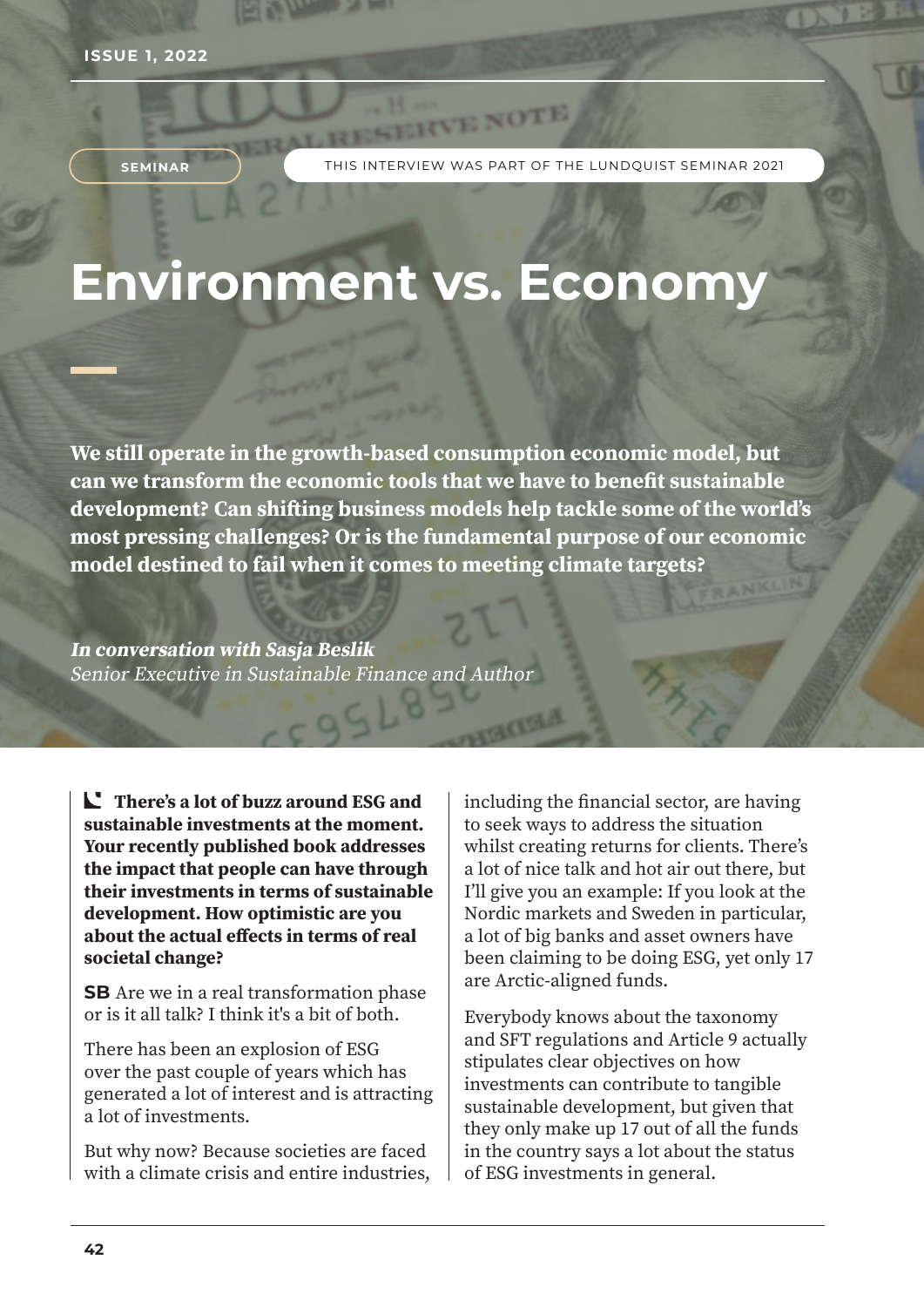

**Looking ahead, there's a lot of talk of 2030, 2040 and 2050 in a bubble, on an institutional and political level.**

**We also have COP26 coming up and there are great expectations of what can come from that. Do you see a risk that we are putting too much faith in sustainability, ESG and finance when the challenges are really momentous? What if there's a moment when that bubble comes down and people become disappointed by the solution?** 

**SB** We still operate in the growth-based consumption economic model and we're trying to find ways to continue running on that model on the basis of inputs in that system that are not fossil driven.

## **"**

**Transforming the economic tools that we have for the benefit of sustainable development is a challenge that we have witnessed for the last 50 years.**

So a lot of the regulation is actually about finding ways to shift the energy dependence from where we are to where we need to be.

But that still doesn't address the root cause of the challenge, which is the purpose of the economic model that we have today.

Transforming the economic tools that we have for the benefit of sustainable development is a challenge that we have witnessed for the last 50 years. This is creating bubbles in terms of what we think will solve our problems. One example of this is electrical vehicles.

There is a great debate about whether we need new vehicles or new transportation systems - two very different questions that need to be addressed in completely different ways.

But what this debate communicates is that people can continue to live their lives in the same way and wealth just by making it a bit more sustainable which is creating a mismatch of expectations.

We may believe that these new technologies will lead to structural substantial change but if you look at the numbers, 60-65% of the global energy mix is still relying on fossil fuels, so I'm a bit sceptical.

All of these targets that we are setting out to mobilize populations, businesses, and politicians around the world aren't really grounded in the realities of living. We need a more sober approach.

Before the 2030, 2045, 2050 goals, we need to ask ourselves: what do we change tomorrow? What do we change next year? How can we shift the business model to tackle some of these pressing challenges, not just in the long term but in the short term.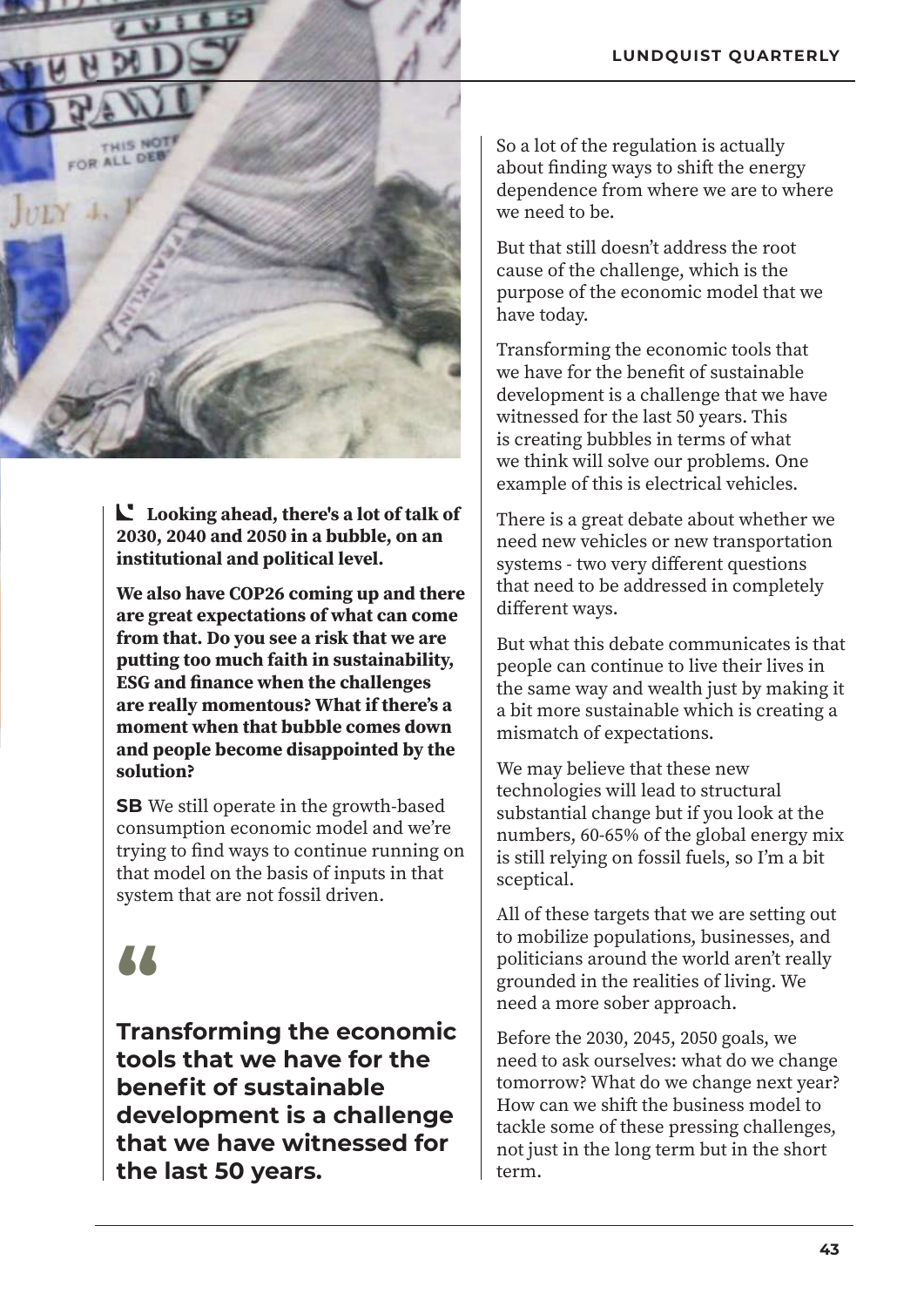And politicians around the world need to ask themselves how the investment community can support companies in shifting their business models. I'm optimistic that we can use the financial toolbox to achieve something much bigger if we think from an economic development perspective.

#### **At the end of your book, you put a large focus on business models for investments. Are you finding opportunities and do those business models exist?**

**SB** There is innovation and there are new business models emerging in unexpected places like Africa and parts of Asia where companies are basically being forced by the nature of the changes they are facing.

There is definitely interest from the investment community but again, if you look at where the business models are today in terms of reaching the climate targets set by the Paris Agreement, very few are on the right trajectory.

We carried out a study about a year ago that looked at the 6,000 stocks globally and only 176 companies had business

models in line with the 1.5 degrees warming laid out by the agreement. That really gives you a sense of the challenge that we're facing. But at the same time, we're seeing lots of technical innovation in energy usage when it comes to areas such as the real estate sector which makes up about 18% of CO2 emissions. That's an area to watch for investments and is set to be profitable going forward.

**You engage and communicate with companies in a very open and unique way. Your twitter account alone testifies to the success of transparent and vocal communication, as does your new book. What makes you happy when you hear from a company and what makes you tear your hair out? What sort of advice do you give companies?**

**SB** I've lost track of the amount of reports I've read and companies I've met over the past 20 years, but what still provokes me is when I sit down with a CEO or representative who tells me that their company is not exposed to any risk. I have yet to meet a senior representative or read a company report that contains a chapter on uncertainties or complexities.